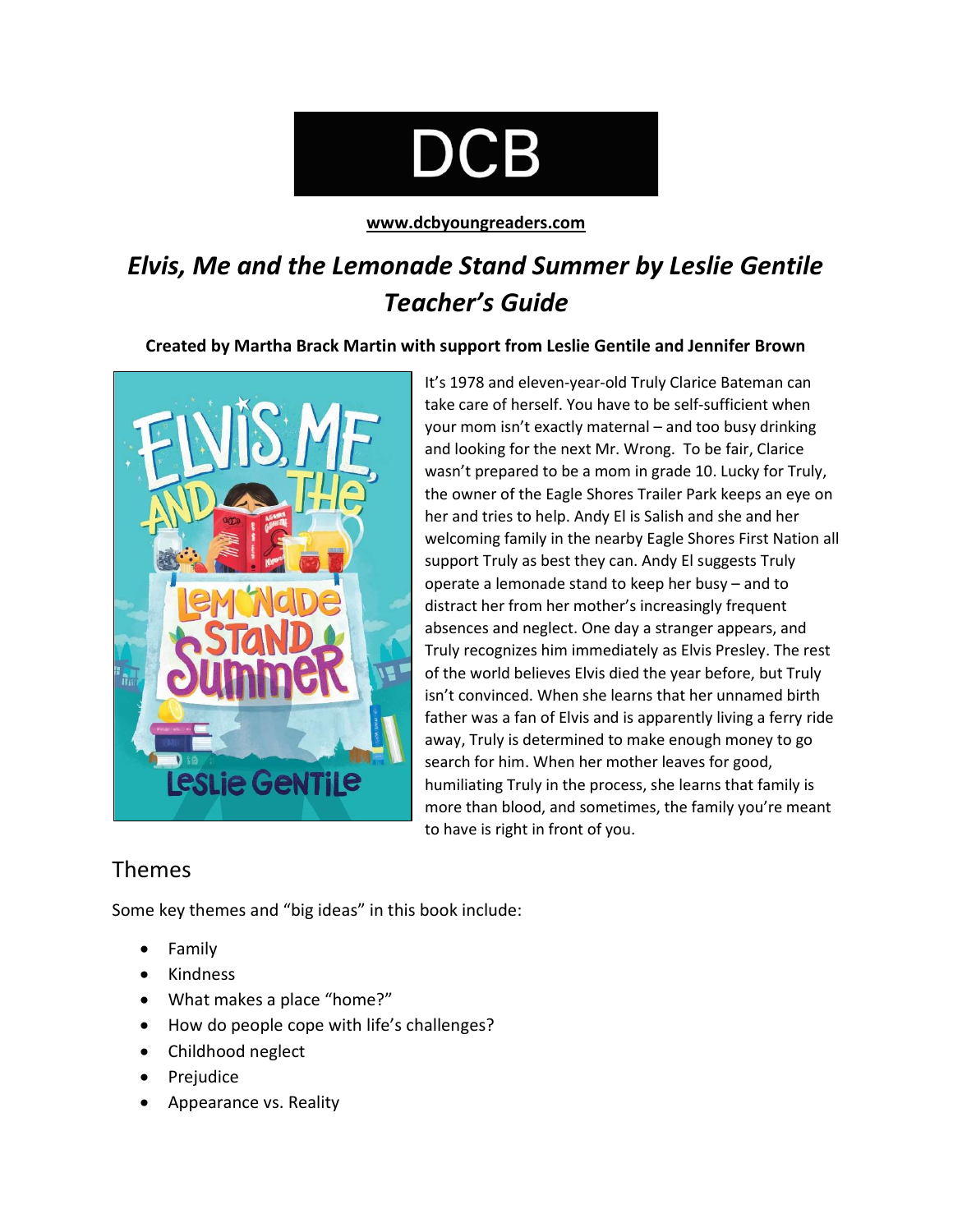• Resiliency

## The Setting

The story takes place on the north shore of Vancouver Island, in the fictional town of Newman Bay and its nearby Eagle Shores Reserve, in the summer of 1978.

## What Kind of Reader Will Love This Book? One who...

- Likes stories told with rich voice
- Enjoys strong characters who triumph over adversity
- Is interested in stories with irregular family dynamics
- Is fascinated by Elvis Presley
- Wants to learn more about the 1970s

## Pre-Teaching Prep

Trigger Warnings: This book uses the term "Indian" as it would have been used in the era of the book. Also, this book deals with parental neglect and child abandonment. Consider the home lives of your students and prepare them for these heavier themes ahead of time.

Here are some resources that may be helpful to provide background or improve your own understanding.

The Use of the Term "Indian"

Because the story is set in the 1970s, the term Indian is occasionally used, as it would have been more common then. Before you begin, explain why this is no longer an acceptable term today, and why it is used here.

#### The word Indigenous - explained l CBC Kids News

#### Child Neglect in Canada

https://www.psychologytoday.com/ca/conditions/child-neglect https://www.thecanadianencyclopedia.ca/en/article/child-welfare

#### Elvis and His Legacy

Introduce students to Elvis Presley and his legacy, both as a musician and a pop culture icon. Discuss the rumours that swirled after his death, especially in the tabloids. If they don't know what a tribute artist is ("impersonator"), be ready to explain that as the book continues.

http://www.robertnewman.com/elvis-is-alive/

https://www.memphistravel.com/trip-ideas/elvis-tribute-

artists#:~:text=The%202022%20event%20will%20feature,a%20gospel%20brunch%20and%20more 2021 Top 10 Ultimate Elvis Tribute Artist Finalists Announced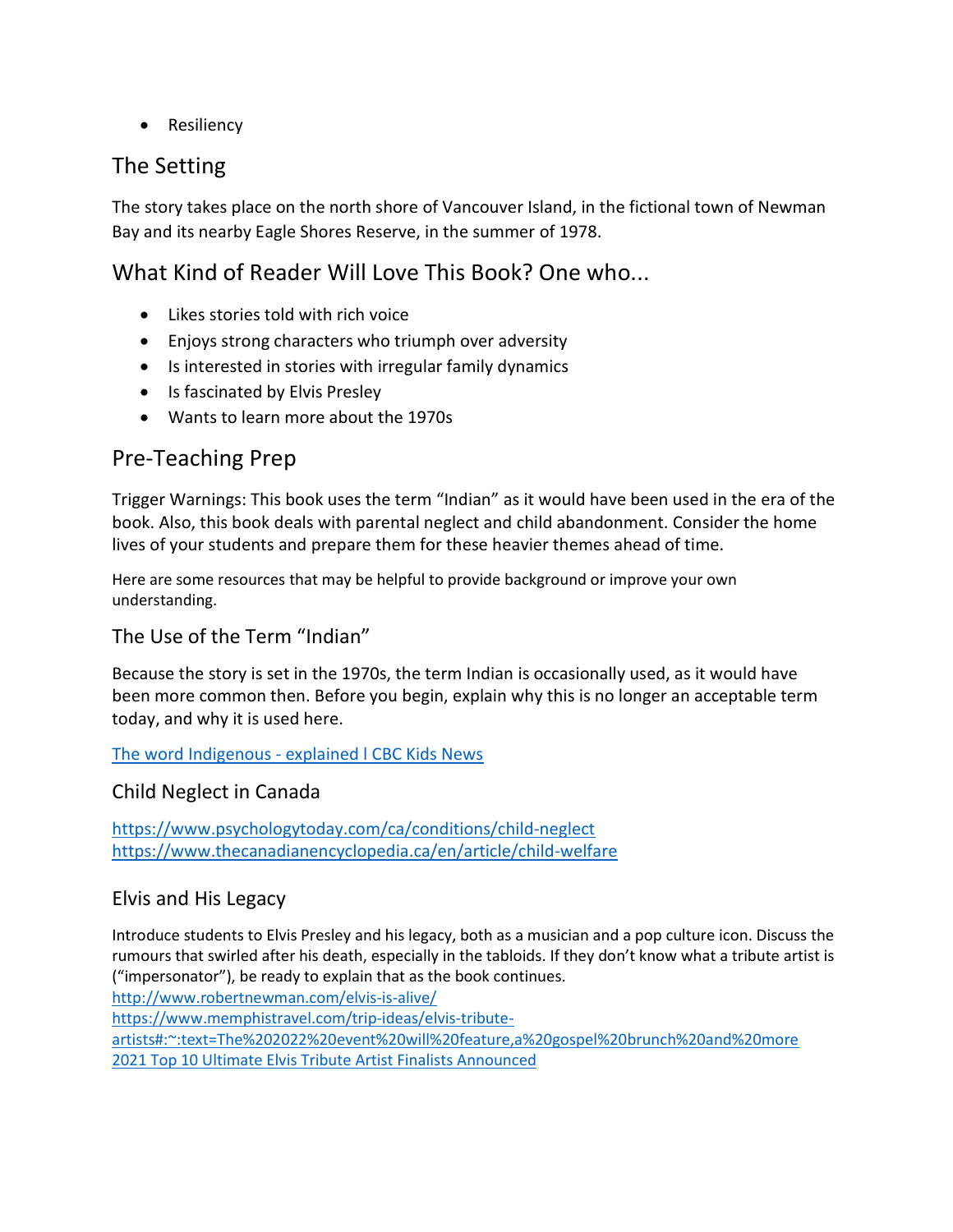## Chapter Questions

Pick and choose the questions that work for your students in your classroom. Use as many or as few as you like.

Chapters 1 and 2

- 1. The author tells us many things about Truly in the first chapter, yet it never feels like an "information dump." What do we learn? List what you learn about Truly using jot notes.
- 2. How does the author write the first paragraph of the book to make the reader want to read more? Explain.
- 3. Why do you suppose Clarice, Truly's mom, has never bothered to tell Truly anything about her father?
- 4. Truly tells us how she came by her name. What does Truly mean when she says, "that pretty much summed up Clarice's parenting style" (p. 8)?
- 5. Why do you think Clarice was so angry when Angela decided to go away to university? Explain using evidence from the text and your own ideas.

Chapters 3 and 4

- 6. In chapter 3 the author shows us the relationship between Clarice and Truly in action. What are some things you noticed about their relationship? Were you surprised? Why or why not?
- 7. When Truly finds Angela's postcard in the garbage, what plan does she create? In your opinion, how likely is this plan to work? Explain your ideas.
- 8. Why do you think Mrs. Wyman gives Truly more baskets of strawberries to pass on to Andy El (p. 42)?
- 9. In these chapters we learn that not everyone is nice to each other in the small town of Newman's Bay.
	- a. How are Andy El's family treated in town?
	- b. How does Mrs. Bateman treat Truly and Clarice?
	- c. How do you feel about the way these characters are treated? Explain.

Chapters 5 and 6

- 10. Andy El has quite an extensive family of her own, yet she always has time for Truly, even feeding her and letting her sleep on her porch. How would you describe her role in Truly's life? Use details from the story and your own ideas in your description.
- 11. In your own terms, define the underlined words in the following sentences from these chapters:
	- a. "Raymond lived on the reserve proper, along with Andy El's grown-up kids" (p. 45).
	- b. "She was back...carrying a handful of dog-eared paperback books" (p. 47).
	- c. "I was just trying to gauge whether or not I should stay out of Clarice's way..." (48).
	- d. "I sat there, just gaping like a guppy, as he fished out a dollar..." (p. 49).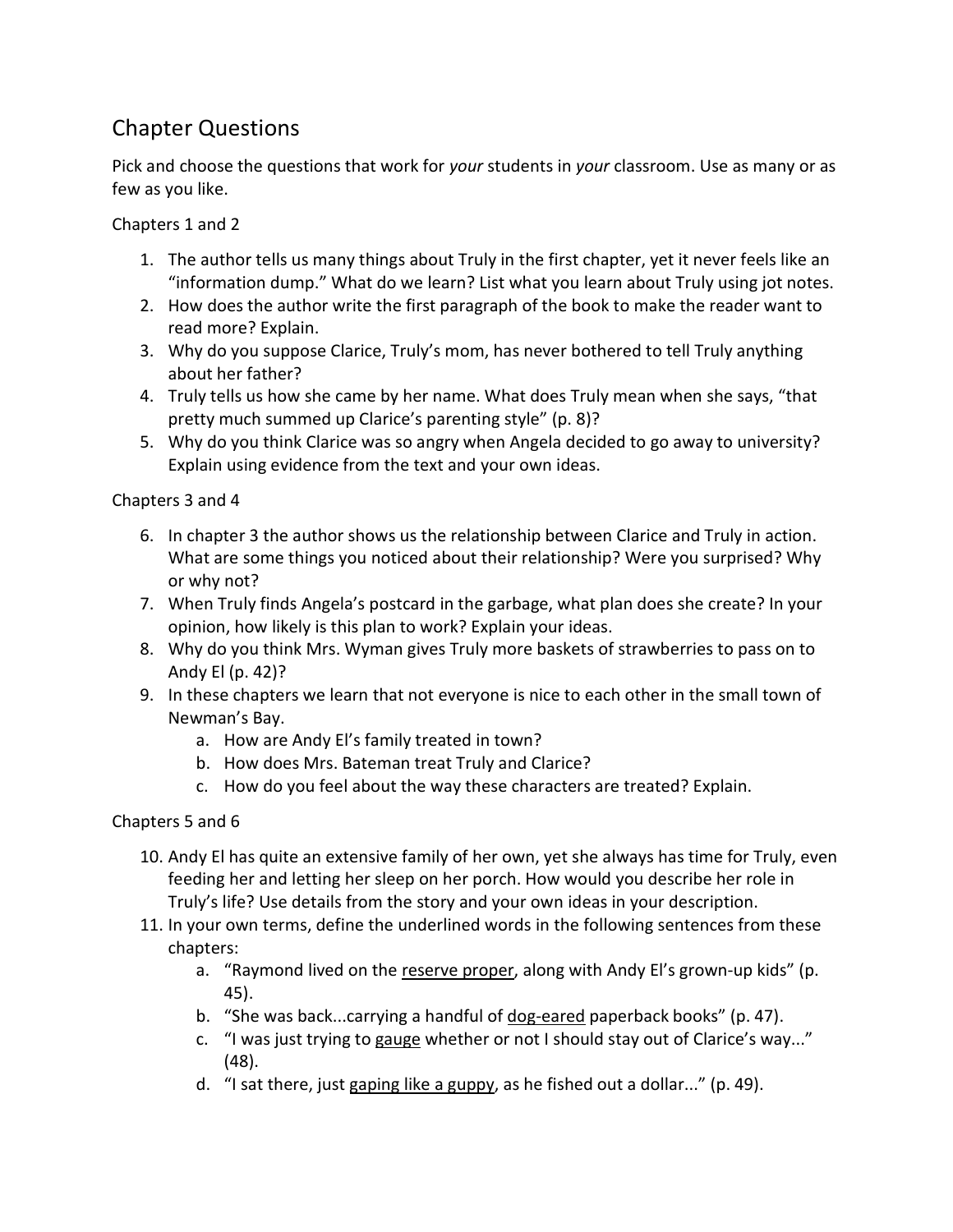- 12. Truly has gathered ten clues about Mr. Kingsley in the book so far. Do they make a good case for his being Elvis Presley? Why or why not?
- 13. In these chapters, we learn more about Truly's life with Clarice, and her very different experiences with Andy El's family. Make a T-chart with Clarice on one side and Andy El and her family on the other. Now use jot notes to record examples of ways each side has "taken care" of Truly in her eleven years. Share your thoughts and feelings after making the chart.

#### Chapters 7 and 8

- 14. Why is Truly so focused on Mr. Kingsley, in your opinion?
- 15. Truly's life has certainly not been easy. At the start of chapter 8 she says, "For me, happiness is always a fleeting thing. Something would always go horribly wrong to wreck any good thing that came along for me" (p. 72). What would you tell Truly if you were her friend? Write her a brief note or a card, giving her your best advice.
- 16. On page 78, Truly says, "...lying to Clarice wasn't really lying. It was more about survival. I didn't want her to know I was earning money." What do you think Truly is worried about?

#### Chapters 9 and 10

- 17. Truly shares earlier in the book about her life at school, and how isolated she is from her peers. Why doesn't she have friends? Explain.
- 18. Andy El's granddaughters go with Truly to see the puppies. How do they react when they first meet Mrs. Wyman, and again when she joins them in the barn? Why?
- 19. Why does Clarice's new boyfriend say, "They probably can't even read the can to make it right anyway" (p. 88)? Who is he talking about?
- 20. Esther is furious but Truly says, "I was just kind of numb" (p. 89). Describe the feelings you would have if you were Truly in that moment and explain why.

#### Chapters 11 and 12

- 21. Are you surprised at the number of people who are visiting the lemonade stand daily, and giving Truly things to sell? Why or why not?
- 22. Do you think Clarice understood that her new boyfriend was insulting and racist to Truly and Andy El's family as he drove by the stand the previous day? Give evidence from the story to prove your theory.

#### Chapters 13 and 14

- 23. Truly is worried Mr. Kingsley is going to fall for Clarice's flirtations, but he proves her wrong. Why do you think he made it clear he wasn't interested?
- 24. In your opinion, why do you think Andy El was so determined to have Truly start the lemonade stand? Explain.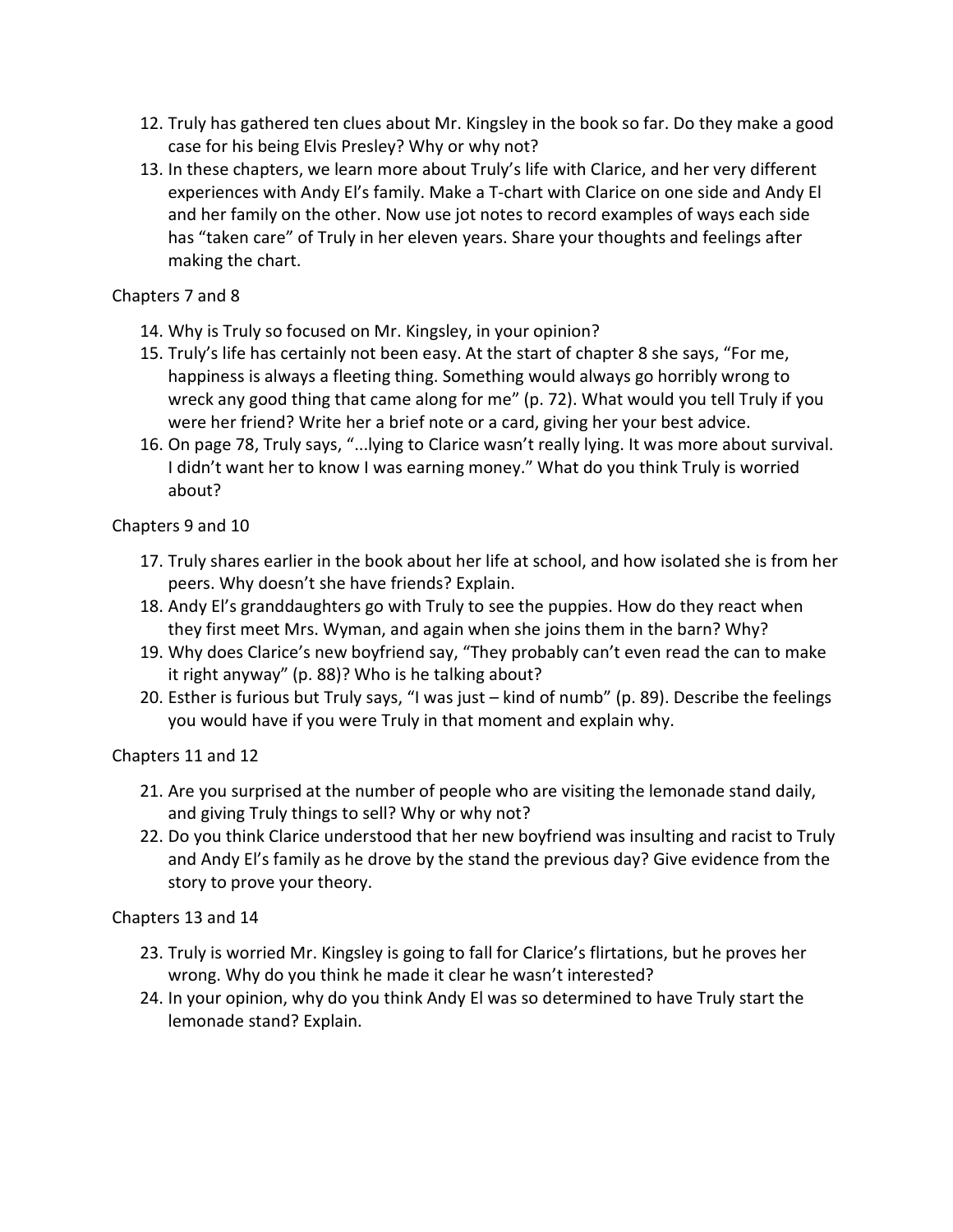Chapters 15, 16 and 17

- 25. Truly decided to go with Andy El and her family to the town celebration. How does Truly's grandmother react when she sees Truly in the parade crowd?
- 26. Later Truly runs into two girls from school who have treated her badly. How does the author use this encounter to show us how Truly has changed through the summer?
- 27. When Truly runs into her grandmother again, Mrs. Bateman is rude to Truly. How would you have handled her if you were Truly?
- 28. Mr. Kingsley arrives as the schoolgirls and then Mrs. Bateman are upsetting Truly. He assesses the situation and saves the day. How does he do this? What does this show us about Mr. Kingsley?

Chapters 18, 19 and 20

- 29. How do you feel about the way Clarice reacted to Truly's news about the lemonade stand?
- 30. Why do you think Andy El asked Truly if her mom would "be home some time today" (p. 138)?
- 31. What kind of birthday party would you plan for Truly, if you could plan anything? Make a list of all the items you would need. Then explain to a friend of the class how you'd use them to make Truly's day perfect.
- 32. Which is worse: Clarice not being home for Truly's birthday at all, or driving right by her without even noticing her as she does at the end of chapter 20? Explain your reasoning.

Chapters 21 and 22

- 33. Truly finally tells Clarice about her plans to visit Angela in Vancouver. Did it go the way you thought it would? Why or why not?
- 34. Have you ever felt incredibly disappointed by something in your life? How did you handle it? How did your disappointment compare to Truly's disappointments in life? Explain.
- 35. It seems that most of Truly's acquaintances are aware of what Clarice is like. Even Mr. Kingsley notices Clarice's suitcase and asks if she's going somewhere. In your opinion, why haven't they done more to confront Clarice about her treatment of Truly?

Chapters 23 and 24

- 36. How did you feel when you read "Until Clarice drove up in her old beater" (p. 158)?
- 37. What do you think Raymond, Esther and Clarice talked about in the trailer? Write a brief "play" of their discussion, the way you imagine it happened. Use script format and include stage directions where needed.
- 38. Mr. Kingsley came through again to save the day. Do you believe music can change a mood or make a person feel better? Why or why not?

Chapters 25, 26 and 27

39. When Truly finds out Clarice has stolen her savings, why do you think it's the fact that Truly can't afford to find her dad that bothers her the most?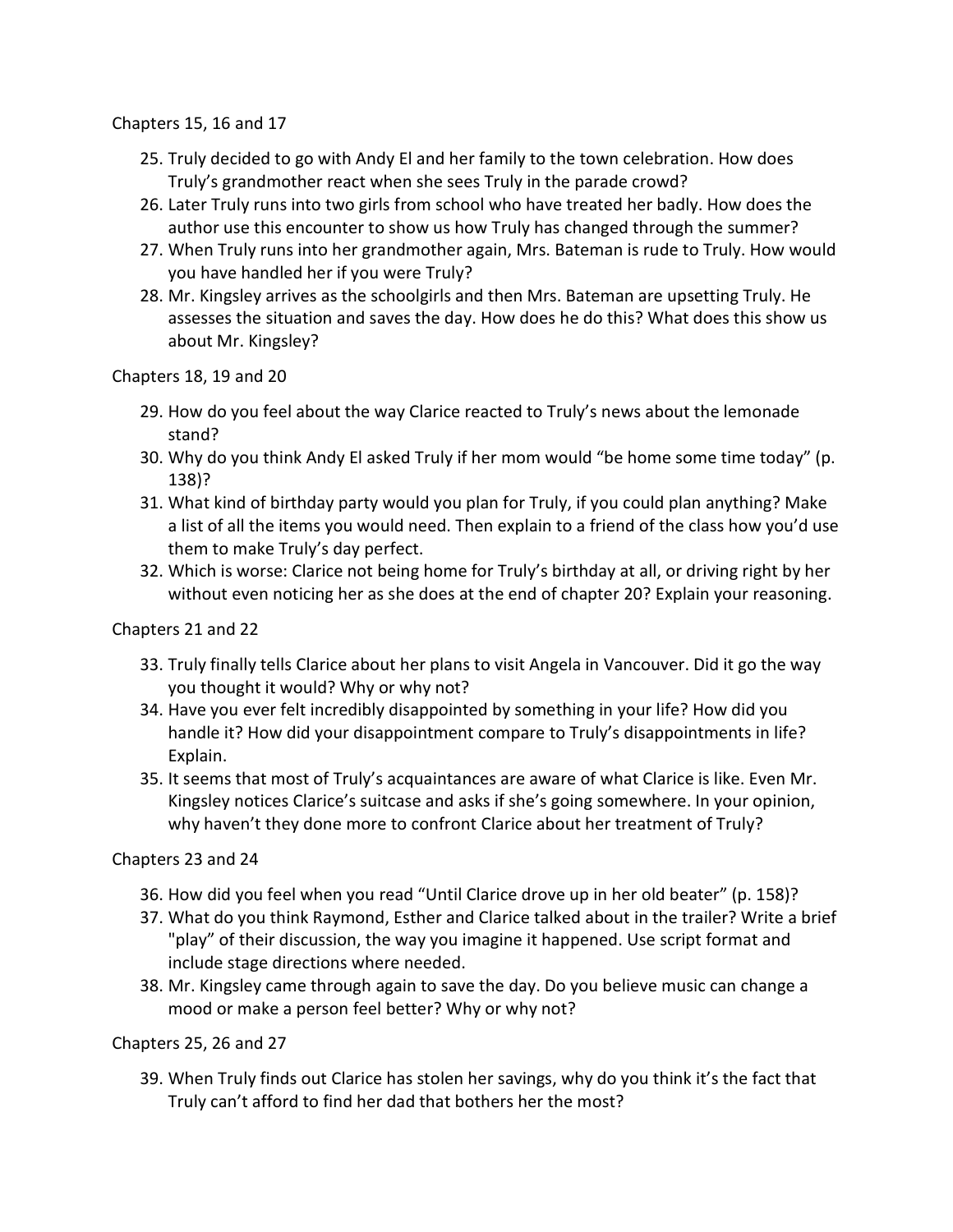- 40. Why is Truly so convinced Clarice will be back? Do you think she's right? Explain.
- 41. Why might Social Services not allow Andy El to keep taking care of Truly? How do you feel about this?

Chapters 28, 29 and 30

- 42. What does Andy El mean when she says, "Truly, you got a family already, right here, don't you see that" (p. 175)?
- 43. Do you think Elvis just went over to see the puppies, or do you think he had an ulterior motive in mind? Explain.
- 44. In chapter 30 we see a new side to Andy El. She is determined to fight to keep Truly safe and under her care. Are you surprised that Andy El is so aggressive and fired up? Why or why not?
- 45. What do you think of the big reveal at the end of chapter 30?

Chapters 31 and 32

- 46. Raymond has a lot to tell Truly in chapter 31. What does he share with her, and how do you feel about his actions?
- 47. When Mr. Kingsley pulls up at the lemonade stand, the story comes full circle. How are things different from the start of the book? Create a graphic organizer of your choice to show the many things that have changed through the course of the book.
- 48. Mr. Kingsley Elvis shares some great advice with Truly before he leaves. What does Truly realize after speaking with him?

Chapter 33

- 49. Why has Truly not named her puppy before now?
- 50. How do you feel about Truly's choice of name for the puppy? What would you name him? Why?

#### Discussion Questions

These questions can be used for whole class discussion or for independent work (e.g., "reading response," "reflections," literature circle prompts, etc.)

- a) Truly's mother has hardly been a mom to Truly at all. What kinds of things could have made things different in Truly's life?
- b) The author has taken the real historic event of Elvis' death, and some contemporary issues in our world (teenage pregnancy, child abandonment) and used them in the story. Does including real events in books, and reflecting on real issues in society, make books better? Explain.
- c) Family is a huge theme in this novel. How does the author play with the concept of family, both literally and figuratively?
- d) What things are different between the setting of the book (1970s) and today? What are some key differences?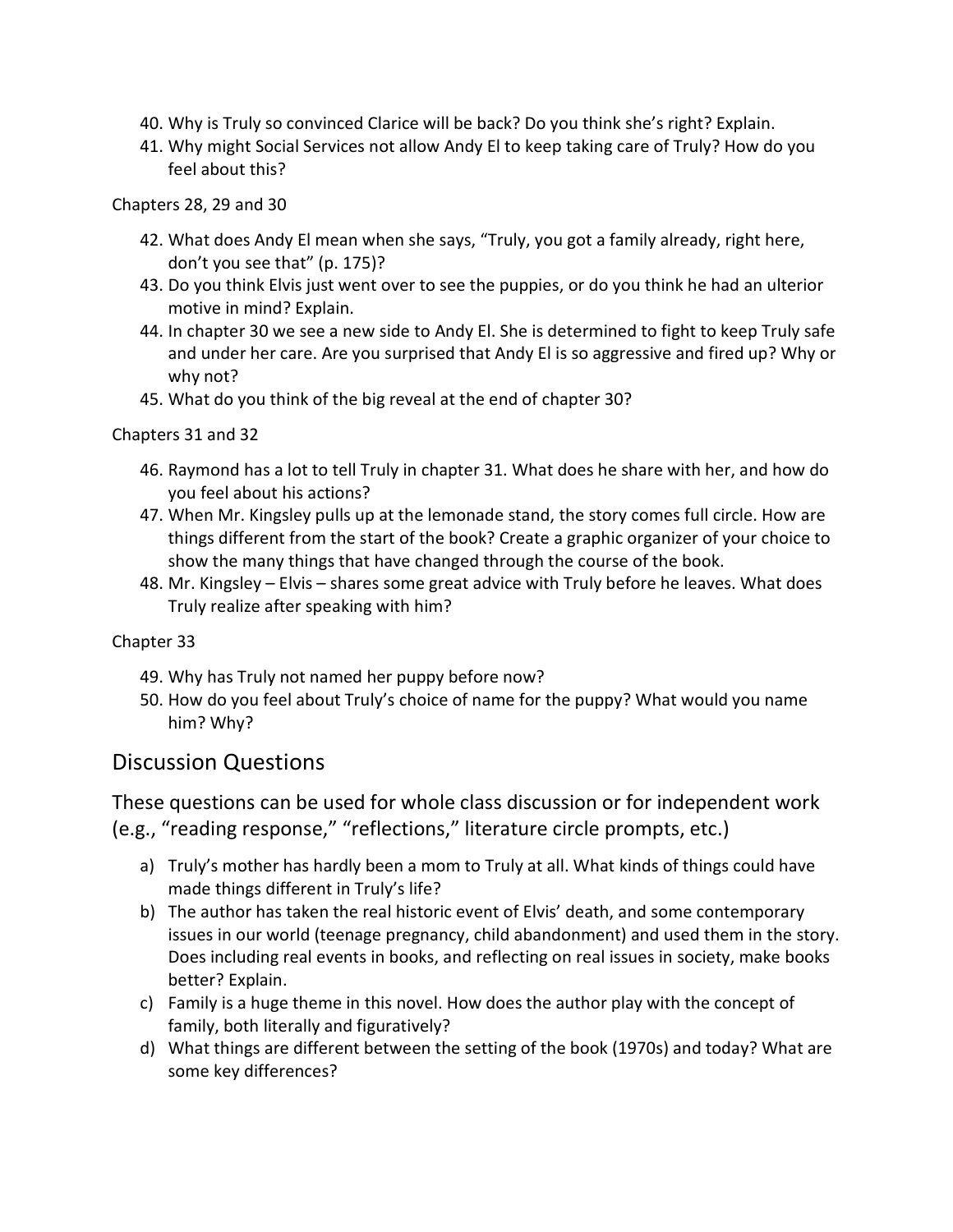## Other Culminating Activities

Give students the opportunity to make connections to the world and themselves, as well as to other texts, and to choose their own way of demonstrating them. Here are some other activities to consider at the end of the novel:

#### Research Roundup

Think about the various topics introduced in the book. These could include life in the 1970s, Vancouver Island, Elvis Presley, popular music in the 70s, mobile homes, record players and vinyls, etc. Where would you find information about these topics? What would be interesting to share with others?

Research a topic introduced in the novel, independently or in groups. Then present your learning and research through an infographic or other creative presentation model of your choice.

#### Costume Party:

Who doesn't love costume parties? Think about what you know of the 1970s. Do some research to get an idea of the style of clothing that would be popular in this period. What colours? What patterns? What accessories would be "cool" in this era?

Now think about what you would choose to wear if you were a friend of Truly's in the time of the book. Describe in detail the outfit you would wear to school, and then what you would choose for a special occasion. What costume would you select for your friend or an adult in your life? How would you feel about dressing like this?

#### Costume Party Part 2:

Follow the Costume Party instructions (above), but instead of just writing your explanation, create a visual representation of you and one other person in your 1970s "costumes." You can do this by drawing or using technology, or even creating a "paper doll" or model of yourselves in your outfits. Be prepared to explain orally to the class why you selected your choices.

#### Elvis the Movie Star:

Elvis made 31 movies in his lifetime. Today there are also quite a few movies about the King, both fictional and documentaries. Research Elvis' movies, starting with this website: https://www.washingtonpost.com/wp-srv/style/longterm/elvis/epfilms.htm If possible, watch one or more movies with your class.

What do you notice about the types of movies in which Elvis starred? What do you think of his acting? If you were able to watch one of his movies, write a review of it, or discuss your observations with a friend or the class.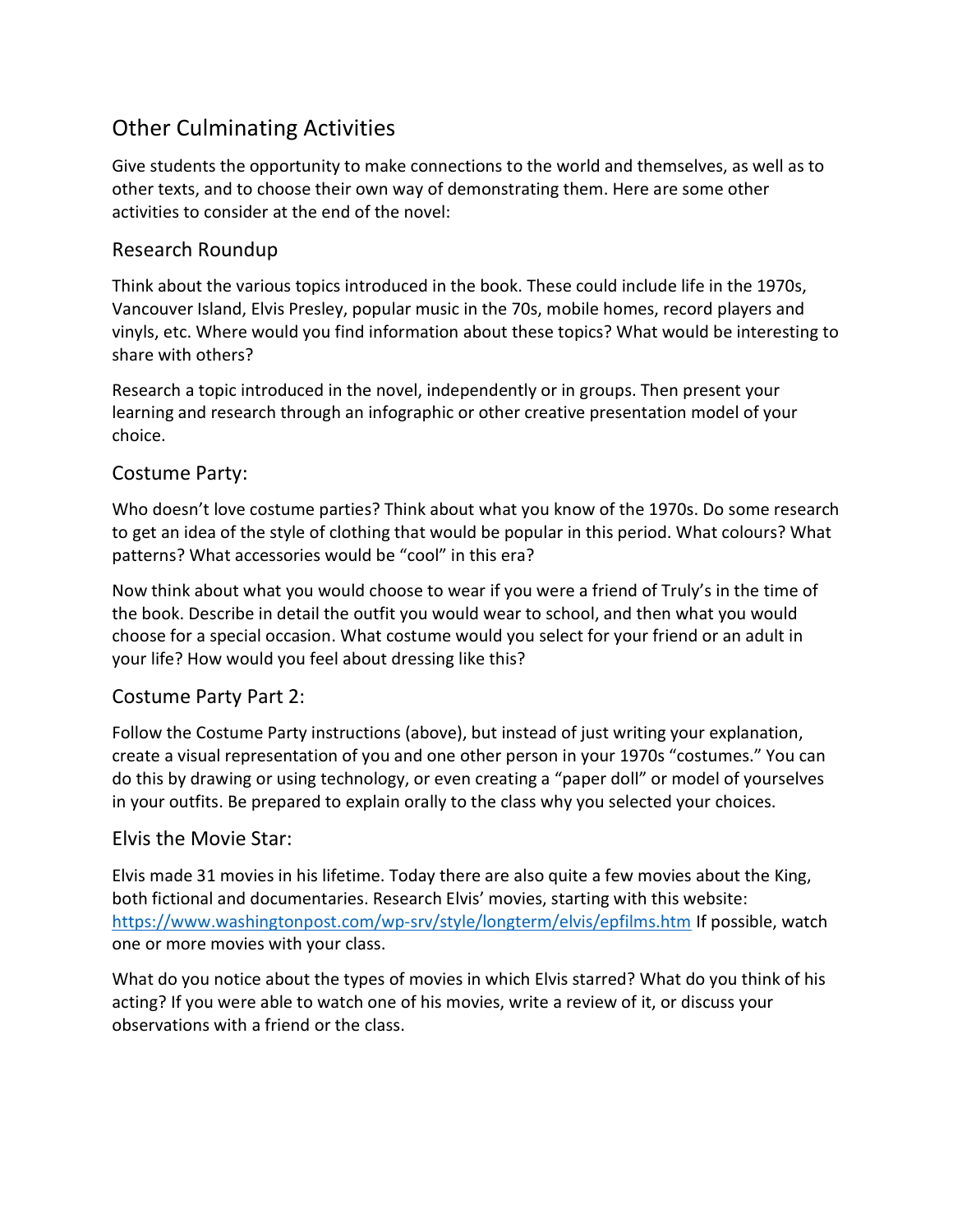#### Exploring the Same Themes in Different Texts:

After reading Elvis, Me, and the Lemonade Stand Summer, consider reading Firefly by Philippa Dowding (978-1770865983), I'm Good and Other Lies by Bev Katz Rosenbaum (978- 1770866324), or Elliot by Julie Pearson (978-1927485859). How are some of the same themes repeated in these stories? How are they handled differently?

#### Elvis the Cultural Appropriator?

There has been some debate in the media in recent times regarding whether Elvis appropriated music from other groups, most notably the Black community. Elvis made no secret of the influences on his music, but when does appreciation become appropriation?

Consider some of the resources below. Then discuss your thoughts with peers or the whole class. Alternatively, divide the class into two sides and debate the issue, using these resources and others, and your own ideas.

https://theconversation.com/champion-or-copycat-elvis-presleys-ambiguous-relationship-with-blackamerica-82293 https://bigthink.com/culture-religion/would-elvis-be-considered-a-cultural-appropriator-today/ https://elvisbiography.net/2020/02/12/elvis-presley-and-the-black-community-dispelling-the-myths/ https://shadesofnoir.org.uk/appropriation-authorship-elivs-presley/ (NOTE: Swear word in referenced lyrics, so read aloud, don't share a copy with students.)

#### Was Elvis "Too Hot to Handle?"

When Elvis performed, he had some particular moves which are now considered his "trademark." When he was first developing his style, however, his hip motions and pelvic thrusts were far from what was normally seen on TV or movies. Elvis was essentially "censored" when he appeared on a popular American TV show for the third time, as he was only filmed from the waist up!

Using the links and other resources, discuss whether you think Elvis would be censored today. Do you agree with them censoring him at the time? People were especially concerned about the effect Elvis' gyrating hips would have on his female fans. How do you feel about genderspecific censorship? Why?

https://elvisbiography.net/2020/09/09/why-elvis-presley-was-censored-on-the-ed-sullivanshow/

https://interviews.televisionacademy.com/news/if-hips-could-kill-elvis-lower-half-is-censoredon-the-ed-sullivan-show

https://startsat60.com/media/opinion/elvis-presley-police-investigation-memory

#### Vancouver Island and The Coast Salish

Andy El is Coast Salish, and Truly's father is believed to be as well. Truly knows very little about her traditional roots, yet embraces the culture as she learns about it from Andy El.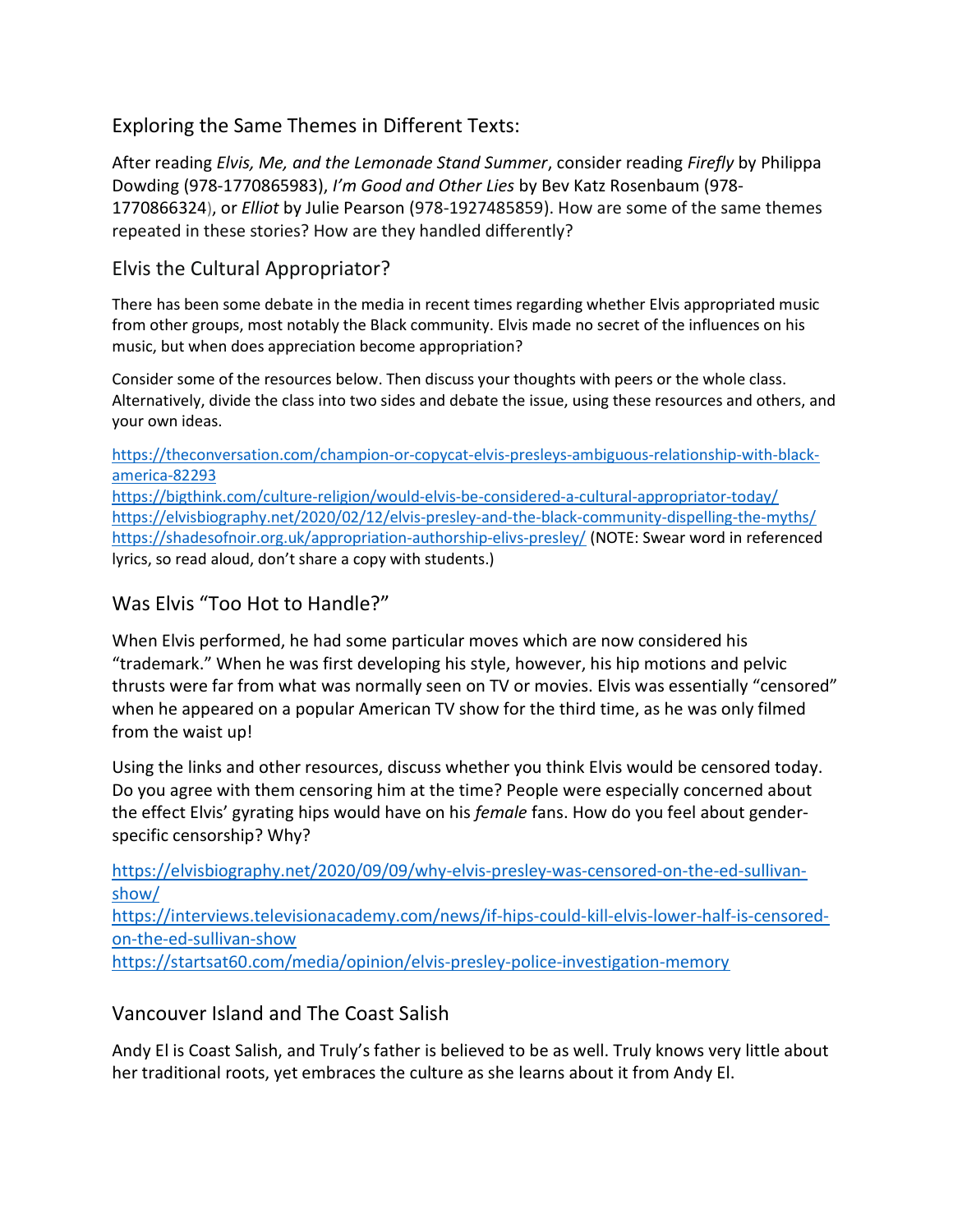Think of what we learn about the Salish Peoples in the story. What do we learn about their community and their part of Vancouver Island in the 70s? Do you think this would still be the same today?

If your class is not doing independent research on the Coast Salish and their traditional lands in which the story is set, consider doing this as a class. It may be beneficial to explore Vancouver Island and its geography today, perhaps using GoogleEarth. See what you can discover about the Salish Peoples in the 70's, as well as today.

## An Interview with the Author:

Martha: This is your first book (though I'm sure it won't be your last!) When you first started writing the novel, did you have any idea how successful it would be?

Leslie: I had absolutely no idea. I simply sat down and feel as though the story wrote itself.

Martha: Where did you get the idea for Truly's name?

Leslie: I wanted a name that symbolized a lack of caring on Clarice's part; the mistake on the birthday certificate and that she simply shrugged it off and using the wrong name for Truly really represented that to me. Truly as a name means 'Honestly', and I think that reflects Truly's character well.

Martha: What was your process for writing it? Where did you start?

Leslie: I started with a question: would a child understand the idea of an Elvis Impersonator, or would they think that it is really Elvis? (I know what the answer is, but I leave it up to the reader to decide.) I began with the vision of a girl sitting on the side of the road, bored and waiting for something or someone. I sat down to write and asked her why she was there, and she began to tell me her story.

Martha: Did you know where the story was going to go from the start? Or did Truly take you on her own journey?

Leslie: I had a general plan, but the story really developed as I wrote it. Truly took me where the story needed to go.

Martha: I was also an eleven-year-old in 1978, and I have to say, your description of the time and its whole vibe was spot on. How much did your own experiences influence Truly's story?

Leslie: I am actually older than you and Truly; but I remember the time period very well, and took memories from my school days in my own community to create details of the story. Life didn't change as quickly as it does now, so using my own memories of being an eleven-year-old worked in this instance.

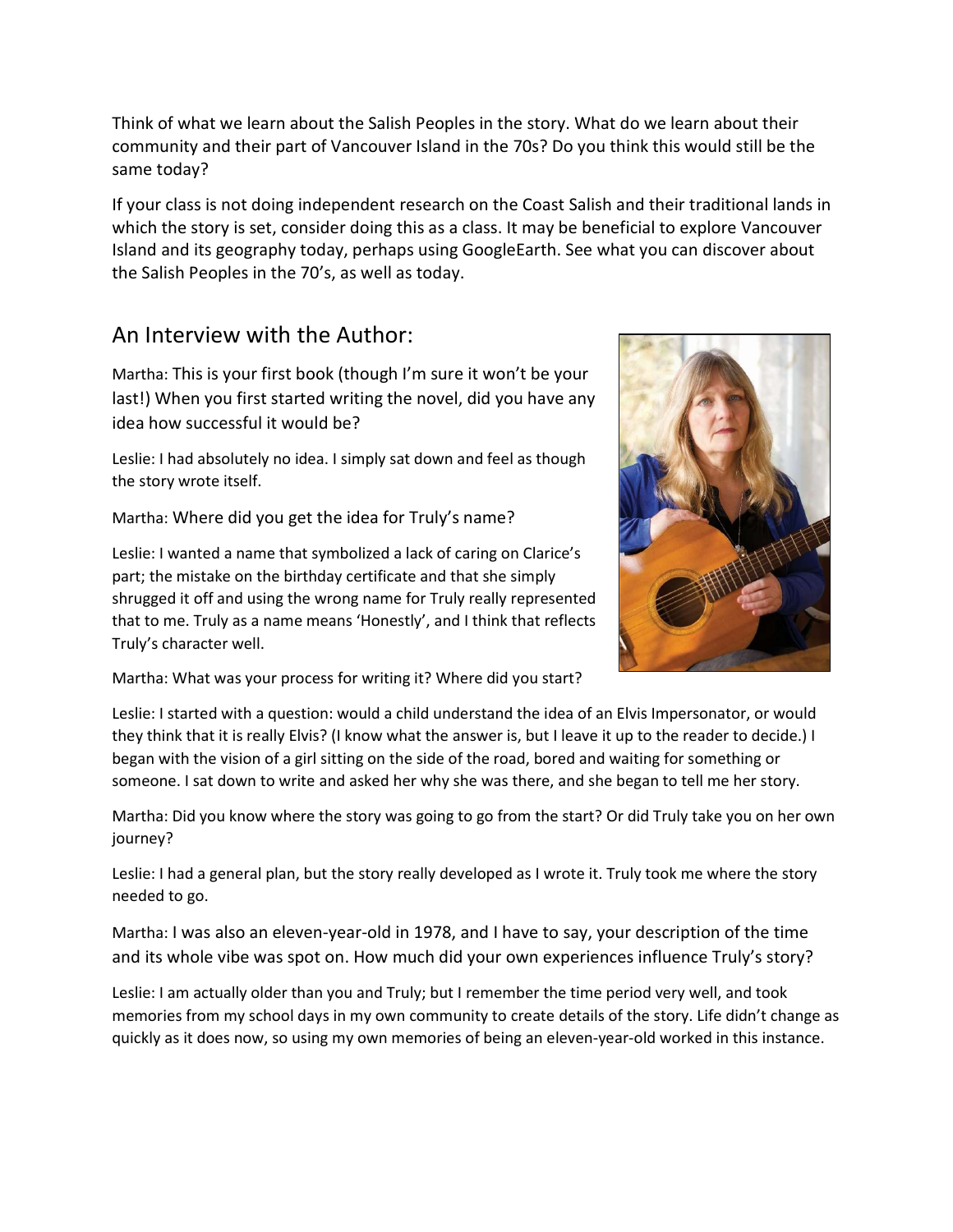Martha: One of the things I really loved about the book was that you created all the characters around Truly in the trailer park as good, kind people. You gave her a lovely universe where she could be protected and safe. Did you consciously set out to do that?

Leslie: Absolutely. It was important to me that I buffer all of the harsh neglect in Truly's life with a great deal of kindness and compassion that she was surrounded with, even though she didn't see it. I felt that in order to balance the story she needed that in her life.

Martha: The way you wrote Clarice was interesting too. You didn't vilify her – though you certainly could have. Instead, you gave your readers enough of her backstory to allow them to empathize with her, even while they hated what she was doing to Truly. Was that hard to do?

Leslie: I felt that I needed to answer the 'why' question that a reader might have to explain Clarice and her actions. When I began to write the story, I knew that both Clarice and her mother, Mrs. Bateman, were going to be unlikeable characters. I felt that it was important to explain a bit of Clarice's history, so it wasn't too difficult for me to create her back story in the end.

Martha: Some authors have a playlist as they're writing, and you are a successful songwriter and musician. Are there any songs you found inspirational as you were writing the book? (Dare I suggest Elvis? <grin>)

Leslie: I did listen to a few of Elvis's older songs to give me some inspiration. 'All Shook Up', 'Love Me Tender' and 'Heartbreak Hotel' were heard more than once at our house!

Martha Have you considered writing some songs "for" Truly and the characters in the book?

Leslie: Yes, I have considered writing a song or two for Truly. I am getting ideas for a sequel for Elvis, and it will involve more music. I am toying with ideas for a song that Truly could have written, for example. And perhaps one from Clarice's perspective as well.

Martha: What do you hope to inspire in your readers as they turn the last page?

Leslie: I really hoped to convey the message that there is always hope, and there is someone who cares about you, even though you may not see it. Never give up.

I also wanted readers to think about prejudice, and bullying, and how that can impact people.

Once of the most powerful experiences that I had recently was when an adult reader told me that the book had made them rethink some deeply ingrained 'preconceived ideas' that they'd had for years about Indigenous people. So, if this story helped just one person realize that they have been holding on to a level of prejudice, then I achieved my goal!

### About Leslie Gentile

Leslie Gentile is a singer/songwriter of Northern Salish, Tuscarora, and Scottish heritage. She performs with her children in The Leslie Gentile Band, and with one of her sisters in The Half